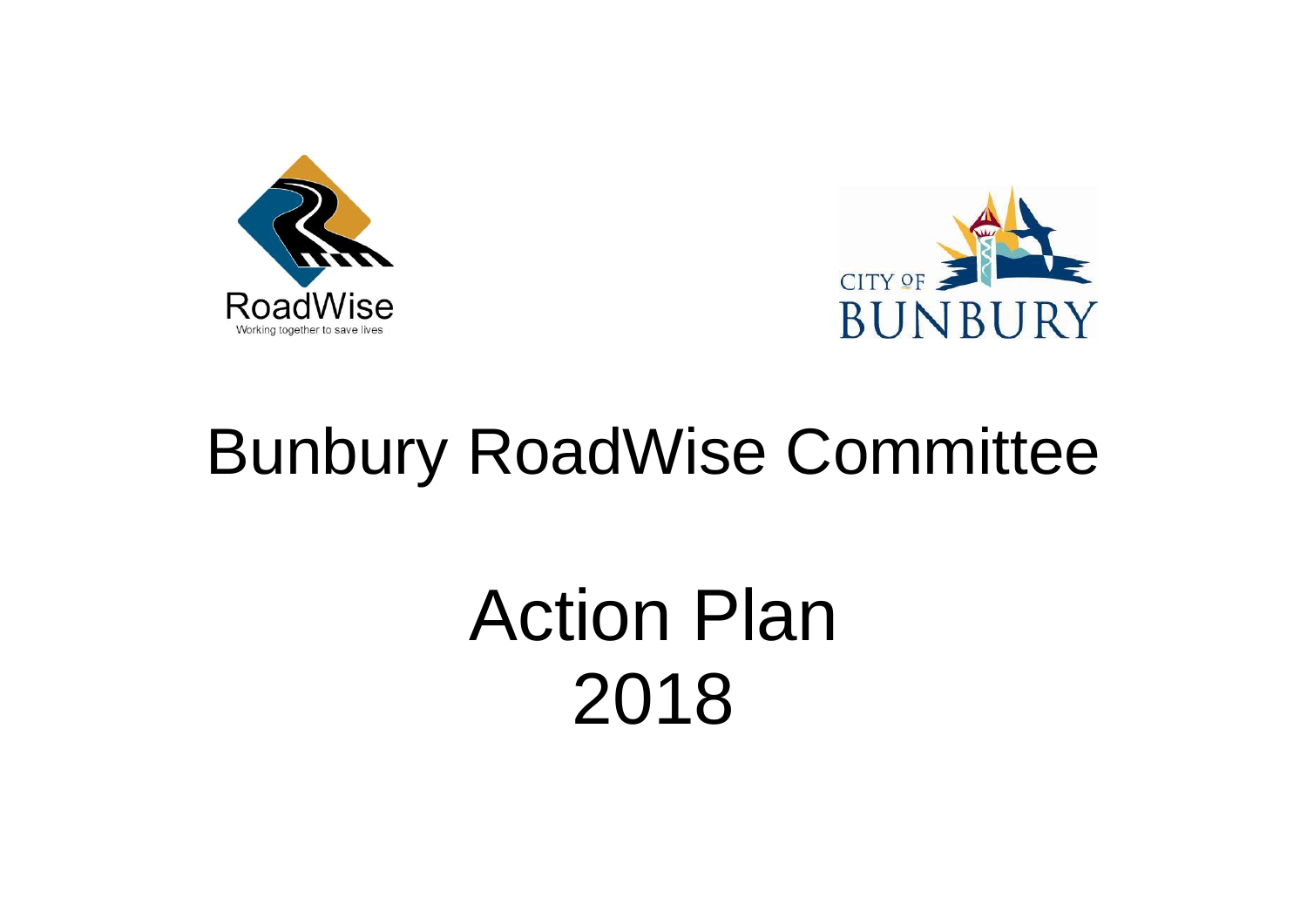#### **ROADWISE PROGRAM**

The RoadWise Program was founded in 1994 and works with Local Governments and the community to support the implementation of Towards Zero, the road safety strategy for WA 2008-2020. Three levels of coordination (State, Regional and Local) make up the operational framework for road safety in Western Australia. The RoadWise Program is supported by the Road Safety Commission and is funded through the Road Trauma Trust Account; which is made up of the speed and red light camera fines received in WA and the State Road Funds to Local Government Agreement sourced from WA vehicle licensing fees.

The RoadWise Program supports Local Governments, community groups, private businesses and individuals to become involved in the road safety network around the state. Through a team of regional and metropolitan based staff, RoadWise achieves this by supporting local road safety committees, providing access to resources and training, and increasing knowledge, which all contribute to building the capacity of the network to make an effective contribution to improving road safety in Western Australia.

| <b>WAPOL</b>        | <b>WA Police</b>                                                                  |  |  |  |  |  |
|---------------------|-----------------------------------------------------------------------------------|--|--|--|--|--|
| <b>ANCAP</b>        | Australasian New Car Assessment Program                                           |  |  |  |  |  |
| CoB                 | City of Bunbury                                                                   |  |  |  |  |  |
| <b>WALGA</b>        | <b>WA Local Government Association</b>                                            |  |  |  |  |  |
| <b>SDERA</b>        | School Drug Education and Road Aware                                              |  |  |  |  |  |
| <b>SW YDDP</b>      | South West Youth Driver Development Program                                       |  |  |  |  |  |
| <b>RAC</b>          | Royal Automobile Club                                                             |  |  |  |  |  |
| <b>RCS</b>          | <b>Road Safety Commission</b>                                                     |  |  |  |  |  |
| <b>Towards Zero</b> | Is the State strategy for aiming for zero fatalities from existing<br>statistics. |  |  |  |  |  |
| <b>Road Users</b>   | Drivers, pedestrians, passengers, cyclists and motorcyclists.                     |  |  |  |  |  |

#### **DEFINTIONS**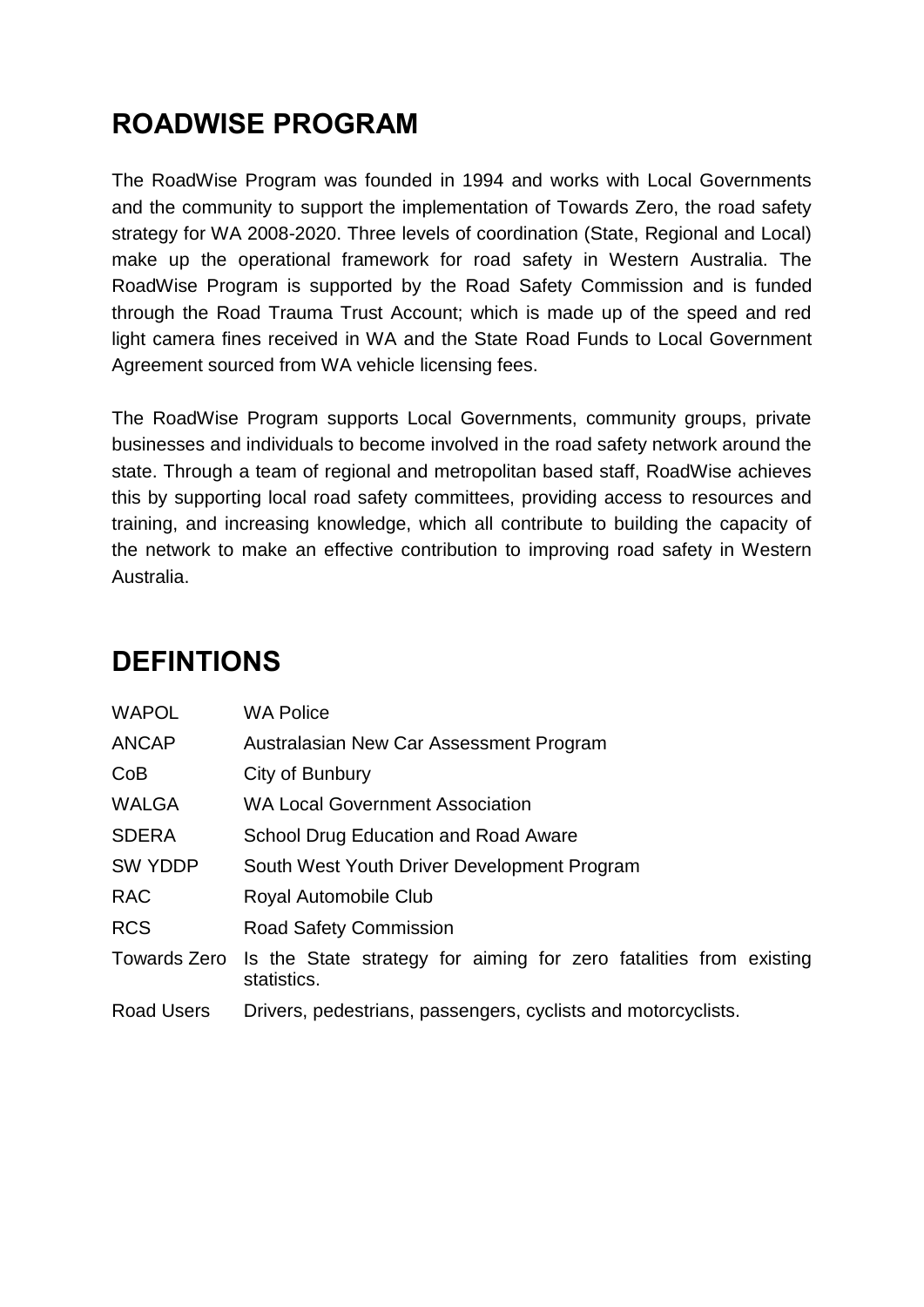#### **BACKGROUND INFORMATION**

This action plan is written under the framework of the State Road Safety Strategy and the principles of the Safe System, the Towards Zero initiative and Shared Responsibility approach to road safety that has been used throughout Australia. Towards Zero Initiative is the State strategy for aiming for zero fatalities from existing statistics.

A Safe System benefits all road users and has four essential elements:

- **Safe Road Use -** this is about fostering a culture that supports alert and compliant road users and improving road user behaviour and enforcement.
- **Safe Road and Roadsides -** provide safer roads by improving the road and the road environment.
- **Safe Speeds –** category aims to improve speed management on roads and foster a community and driving culture that supports lower travel speeds.
- **Safe Vehicles -** aims to improve awareness of vehicle safety features and ANCAP ratings and to encourage purchase of at least four or five star ANCAP rated vehicles.

There are four guiding principles behind the Safe System:

- 1. *The limits of human performance:* We all make mistakes and we all need to acknowledge the limits of our capabilities.
- 2. *The physical limits of human tolerance to violent forces:* We are physically vulnerable when involved in a traffic crash.
- 3. *Shared responsibility*: This means all of us take an individual and shared role in road safety.
- 4. *A forgiving road system:* so that when crashes do happen, deaths can be avoided and injuries minimised.

<http://www.roadwise.asn.au/>

The Bunbury RoadWise Committee will the monitor progress and refine actions at each meeting and evaluate results and celebrate achievements at the end of the year.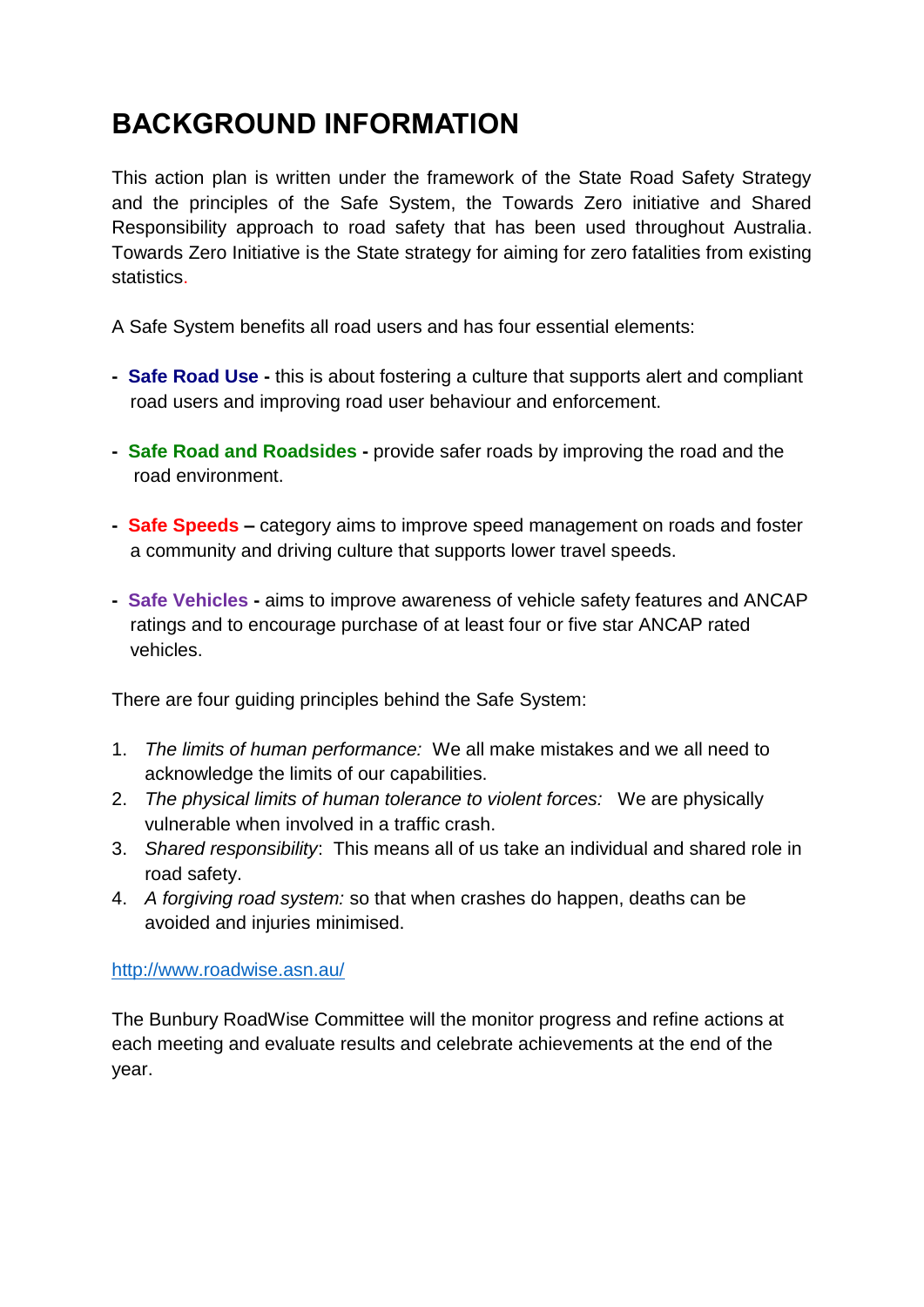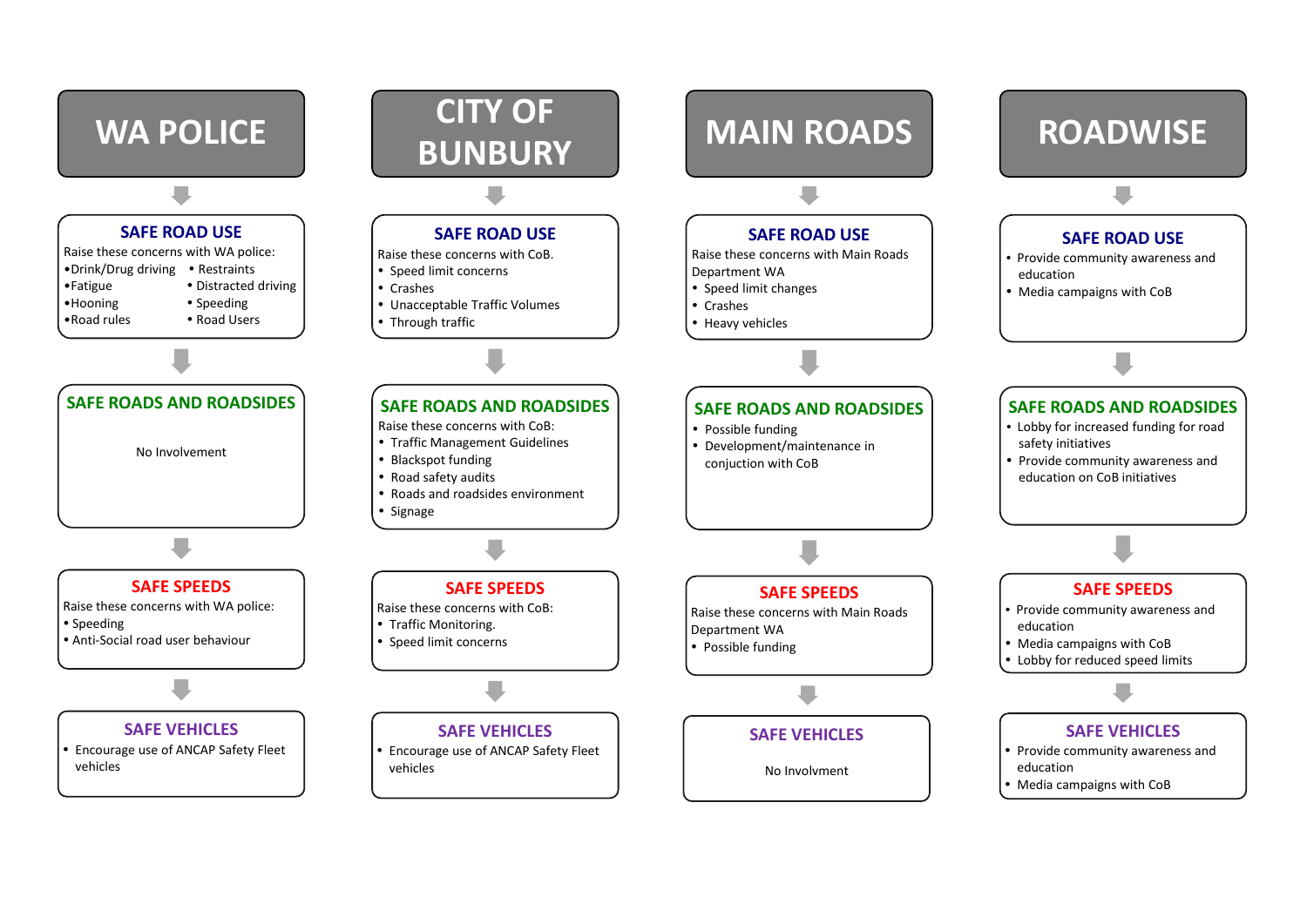## **Safe Road Use**

AIM: To improve road user behaviour and foster a culture that supports alert and compliant road use.

| <b>Priority Area</b>       | <b>Activity or Action</b>                                                                                                                                                                                                                                                                                  | <b>Agencies Involved</b>                                                                                                                                                                                                                                                                                                     | <b>Progress &amp; Resources</b>                                                                                                                                                                                                                                                                                       | <b>Evaluate</b> |  |
|----------------------------|------------------------------------------------------------------------------------------------------------------------------------------------------------------------------------------------------------------------------------------------------------------------------------------------------------|------------------------------------------------------------------------------------------------------------------------------------------------------------------------------------------------------------------------------------------------------------------------------------------------------------------------------|-----------------------------------------------------------------------------------------------------------------------------------------------------------------------------------------------------------------------------------------------------------------------------------------------------------------------|-----------------|--|
| Impaired<br><b>Driving</b> | • Promote the Skipper program to Licensee's via<br>the Bunbury Alcohol Accord meetings (monthly)<br>Develop a campaign with regards to impaired<br>driving via the Alcohol and Other Drugs<br>Management Plan Reference Group e.g.<br>increased awareness of road side drug testing,<br>Blow Zero campaign | City of Bunbury via:<br><b>Bunbury Alcohol Accord</b><br>Alcohol and Other Drugs<br>Management Plan<br>Reference Group<br>RoadWise<br><b>WA Police</b><br><b>SDERA</b><br>Prevent Alcohol and Risk-related<br>Trauma in Youth (PARTY) Program<br>(Bunbury Hospital)<br>SJOG South West Community<br>Alcohol and Drug Service | <b>Promoted Skipper</b><br>program/resources to Licensee's.<br>Provided drink coasters re drink<br>driving to Licensed premises.<br>https://www.rsc.wa.gov.au/Your-<br>Safety/Safety-Topics/Drink-Driving                                                                                                             |                 |  |
| <b>Urban Safety</b>        | • Promote roundabout use rules<br>Campaign to reduce people running red lights<br>$\bullet$<br>Share the roads and 1m rule (cyclists)<br>$\bullet$<br>Drive to conditions on regional roads (signage on<br>Freeway/Forrest Hwy "Hear that Noise? Welcome<br>to Regional WA)                                | RoadWise<br><b>WA Police</b><br><b>SDERA</b><br>CoB<br>Department of Transport                                                                                                                                                                                                                                               | https://www.rsc.wa.gov.au/Rules-<br>Penalties/Browse/Roundabouts<br>https://www.rsc.wa.gov.au/Rules-<br>Penalties/Browse/Red-Lights-<br><b>Intersections</b><br>RoadWise committee requested<br>data on red light cameras in area<br>from WA Police.<br>https://www.rsc.wa.gov.au/Rules-<br>Penalties/Browse/Cyclists |                 |  |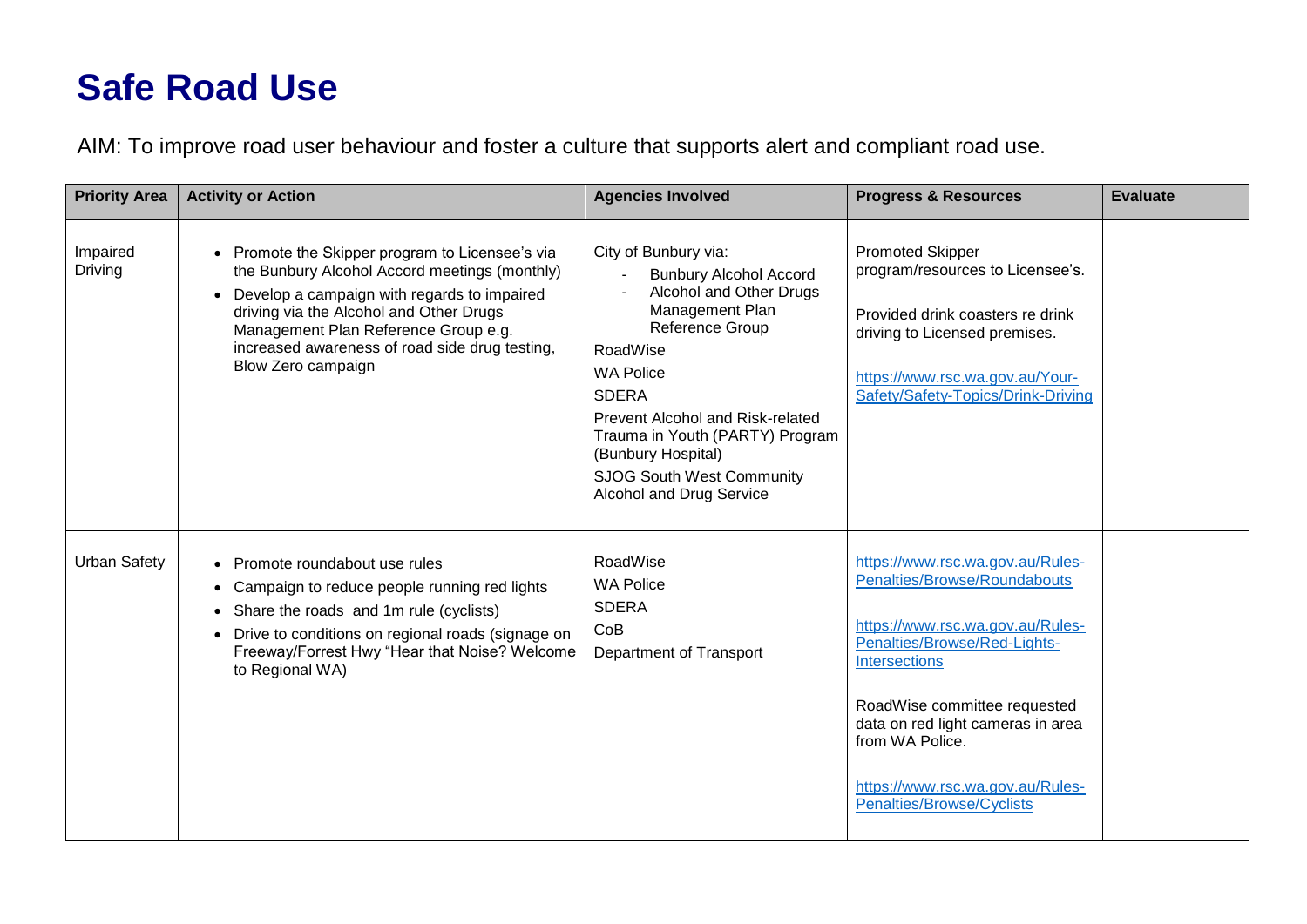| <b>Priority Area</b>                      | <b>Activity or Action</b>                                                                                                                                                                                                                                                                                                                                                        | <b>Agencies Involved</b>                                                                        | <b>Progress &amp; Resources</b>                                                                                                                      | <b>Evaluate</b> |
|-------------------------------------------|----------------------------------------------------------------------------------------------------------------------------------------------------------------------------------------------------------------------------------------------------------------------------------------------------------------------------------------------------------------------------------|-------------------------------------------------------------------------------------------------|------------------------------------------------------------------------------------------------------------------------------------------------------|-----------------|
| <b>Driver</b><br><b>Distraction</b>       | Continue to promote the M8 the call can W8<br>campaign via stickers, mobile phone pouches,<br>posters and pledges.<br>• Expand the M8 the call can W8 campaign to<br>Youth Week event with "Take Your Selfie Here,<br>Not on the Road" selfie frame and photo booth<br>• Consider campaign to target distraction for other<br>road users e.g. pedestrians, cyclists, skateboards | RoadWise<br><b>WA Police</b><br><b>SDERA</b><br>CoB (YAC)<br>SW YDDP<br>Department of Transport | The Shift event (Youth Week 2018)<br>planned with selfie frame and photo<br>booth.<br>Consider 'texting bays' or other in<br>lead up to Easter 2018. |                 |
| Fatigue                                   | • Operate at least one Driver Reviver in the Greater<br>Bunbury area annually over a holiday period.                                                                                                                                                                                                                                                                             | Apex Club<br>RoadWise<br>CoB<br>Main Roads WA                                                   | Apex Club to decide availability to<br>operate next Driver Reviver and<br>RoadWise to liaise with Main Roads<br>WA regarding suitable location.      |                 |
| Road<br>Ribbons for<br><b>Road Safety</b> | • To promote the campaign over November and<br>December at various City of Bunbury locations<br>with ribbons, pull up banners and media<br>coverage.                                                                                                                                                                                                                             | CoB<br>RoadWise                                                                                 | 2 x CoB Road Ribbon pull up<br>banners purchased to display in<br>2018 e.g. Administration, Sports<br>Centre, Library etc.                           |                 |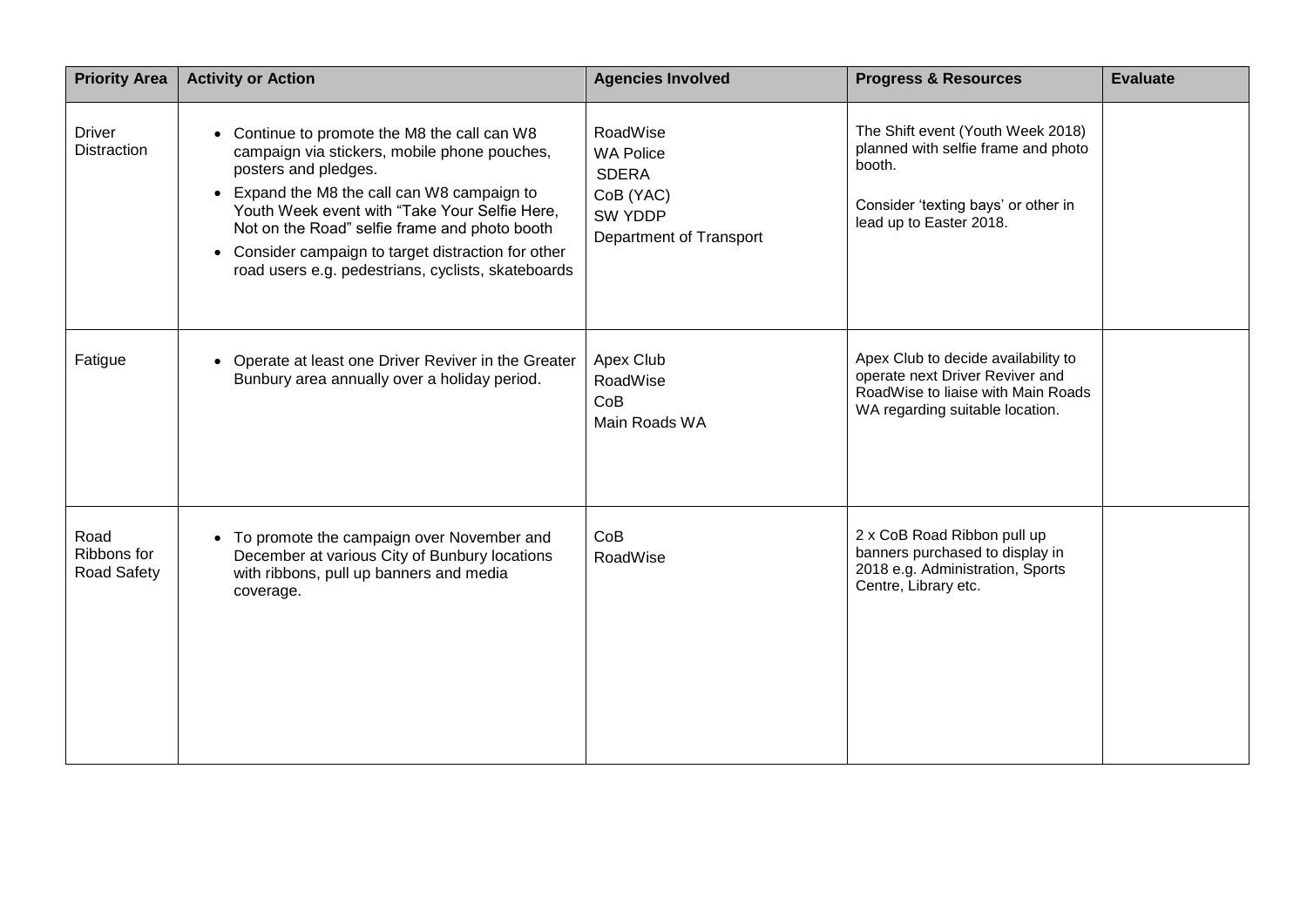## **Safe Roads and Roadsides**

AIM: To provide safe roads by improving the road and road environment.

| <b>Priority</b>     | <b>Activity or Action</b>                                                                                                                                                                                        | <b>Agencies Involved</b>         | <b>Progress</b>                                    | Evaluate |
|---------------------|------------------------------------------------------------------------------------------------------------------------------------------------------------------------------------------------------------------|----------------------------------|----------------------------------------------------|----------|
| <b>Urban Safety</b> | • Collect and review data e.g. traffic counts<br>• Complete 1-3 road safety audits on selected<br>roads<br>Raise the profile of City of Bunbury safe road<br>achievements through media releases,<br>newsletters | CoB<br>Main Roads WA<br>RoadWise | Traffic counts are tabled at<br>RoadWise meetings. |          |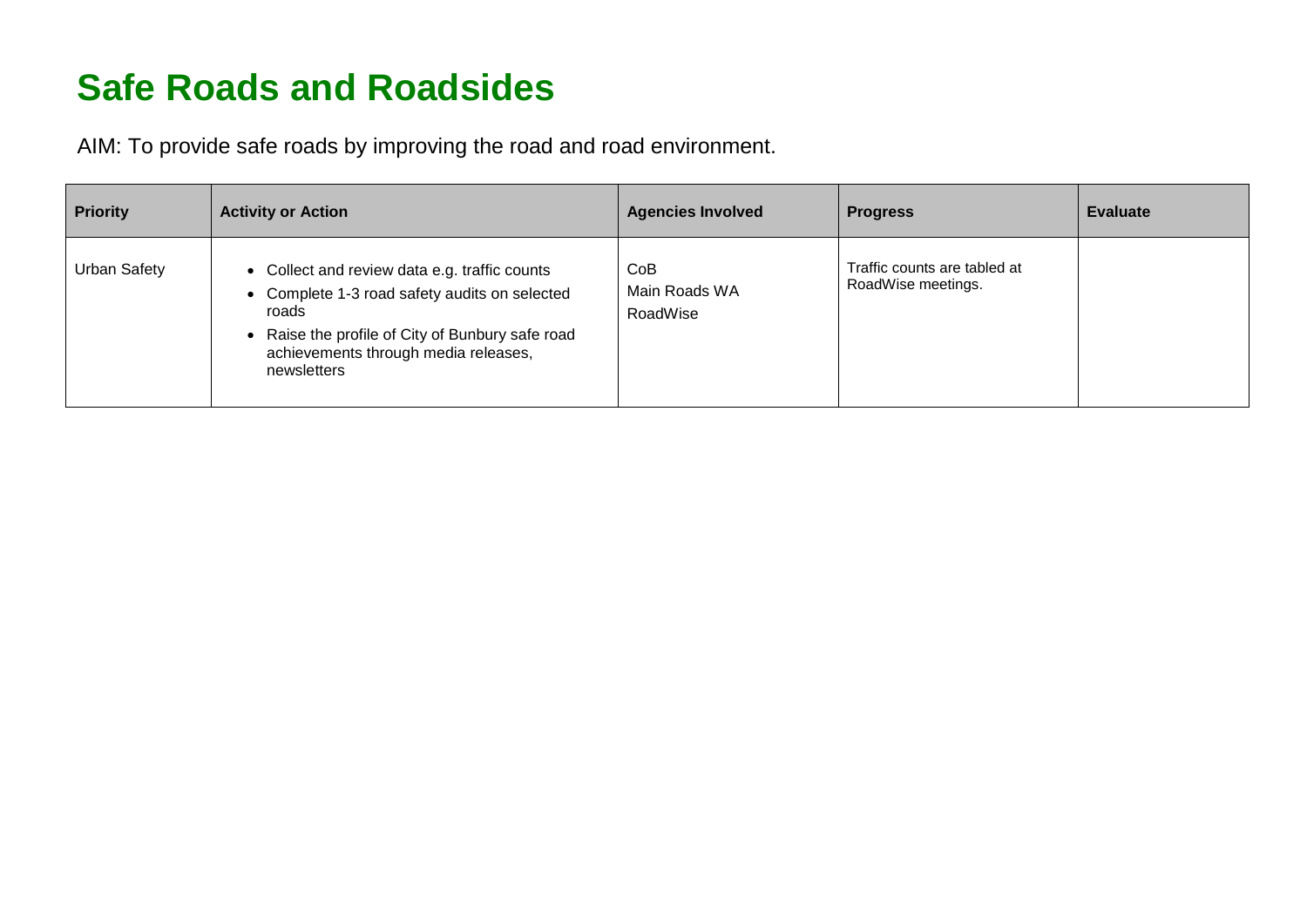## **Safe Speeds**

AIM: To reduce travel speeds by improving speed management on roads and fostering a community and driving culture that supports lower travel speeds.

| <b>Priority</b> | <b>Activity or Action</b>                                                                                                                                                                                                                                                                                                 | <b>Agencies Involved</b>                                              | <b>Progress</b>                                                                                                                                                                                                                                | <b>Evaluation</b> |
|-----------------|---------------------------------------------------------------------------------------------------------------------------------------------------------------------------------------------------------------------------------------------------------------------------------------------------------------------------|-----------------------------------------------------------------------|------------------------------------------------------------------------------------------------------------------------------------------------------------------------------------------------------------------------------------------------|-------------------|
| Speeding        | • Collect and review data e.g. traffic counts.<br>Encourage residents to promote the "Please Slow<br>$\bullet$<br>Down, Consider Our Kids" bin stickers.<br>Investigate RSC project grant to expand bin<br>stickers program with 3 bin system.<br>Investigate the loan and/or purchase of Courtesy<br>Speed Display Signs | RoadWise<br><b>WA Police</b><br>Main Roads WA<br>SDERA/Schools<br>CoB | WA Police informed if speeding<br>exceeds 85 <sup>th</sup> percentile.<br>Consider applying for RSC project<br>grant for expansion of bin stickers<br>program.<br>Consider Ioaning WALGA<br>RoadWise Courtesy Speed Display<br>Signs to trial. |                   |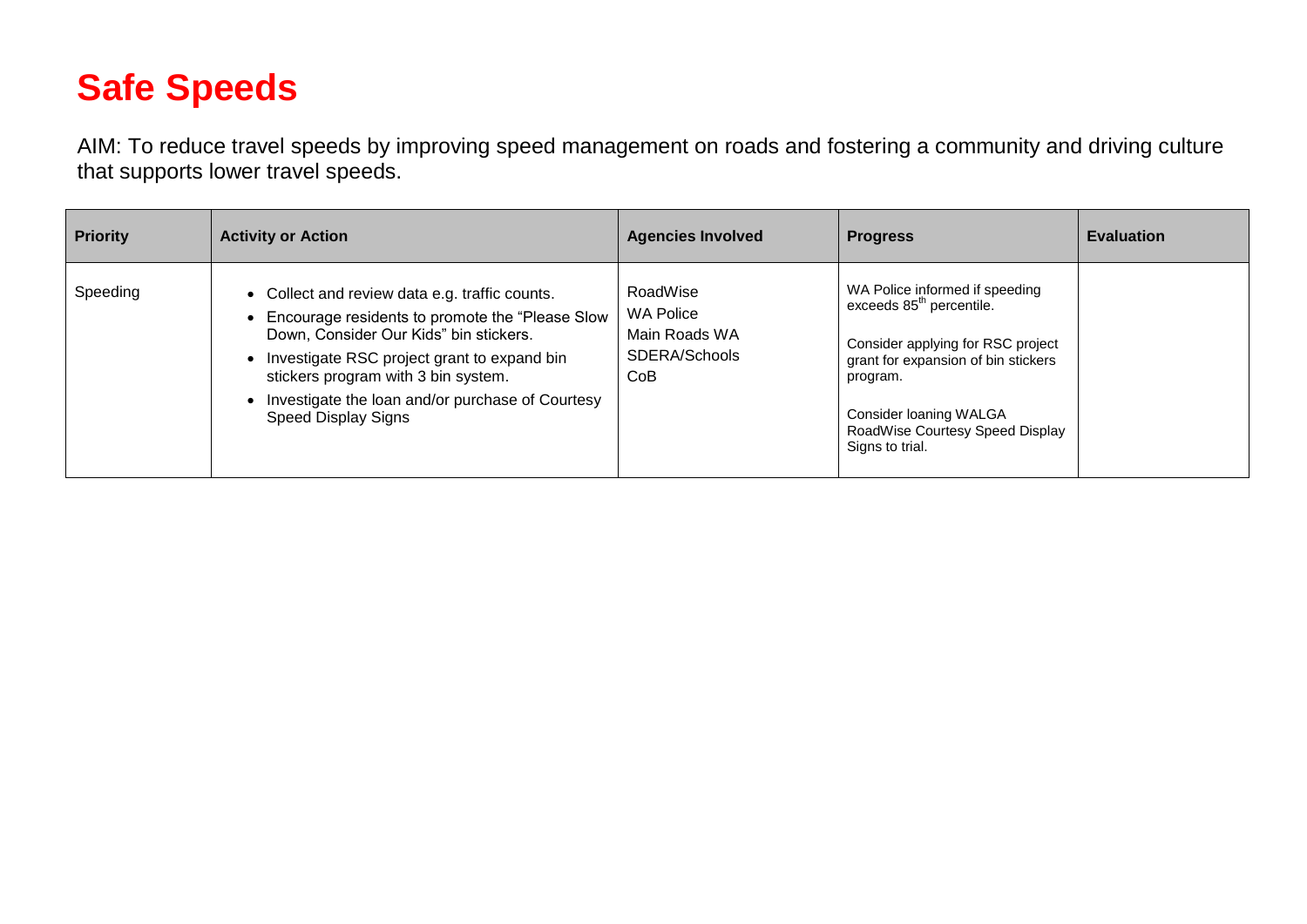### **Safe Vehicles**

AIM: To improve awareness of ANCAP Star Ratings and to encourage fleet and non-fleet buyers to purchase vehicles with a minimum four star rating.

| <b>Priority</b>       | <b>Activity or Action</b>                                                                                                                                   | <b>Agencies Involved</b>                                              | <b>Progress</b>                                                                     | <b>Evaluation</b> |
|-----------------------|-------------------------------------------------------------------------------------------------------------------------------------------------------------|-----------------------------------------------------------------------|-------------------------------------------------------------------------------------|-------------------|
| <b>Fleet Safety</b>   | Encourage City of Bunbury to adopt a<br>$\bullet$<br>comprehensive fleet safety policy.<br>• Promote City of Bunbury use of 5 star ANCAP<br>rated vehicles. | RoadWise<br>CoB<br><b>WA Police</b><br><b>SDERA</b><br><b>RAC</b>     | http://www.roadwise.asn.au/fleet-<br>safety-resource-kit.aspx                       |                   |
| <b>Novice Drivers</b> | • Promote ANCAP app to novice drivers via youth<br>programs and to parents.                                                                                 | RoadWise<br>CoB<br><b>SDERA</b><br>SW YDDP<br>Department of Transport | http://app.ancap.com.au/                                                            |                   |
| Vehicle Safety        | • Promote regular vehicle safety checks and<br>maintenance<br>headlights<br>$\circ$<br>tyre depth tread<br>$\circ$<br>secure loads<br>$\Omega$              | RoadWise<br>CoB<br>Department of Transport                            | https://www.transport.wa.gov.au/li<br>censing/vehicle-maintenance-<br>checklist.asp |                   |